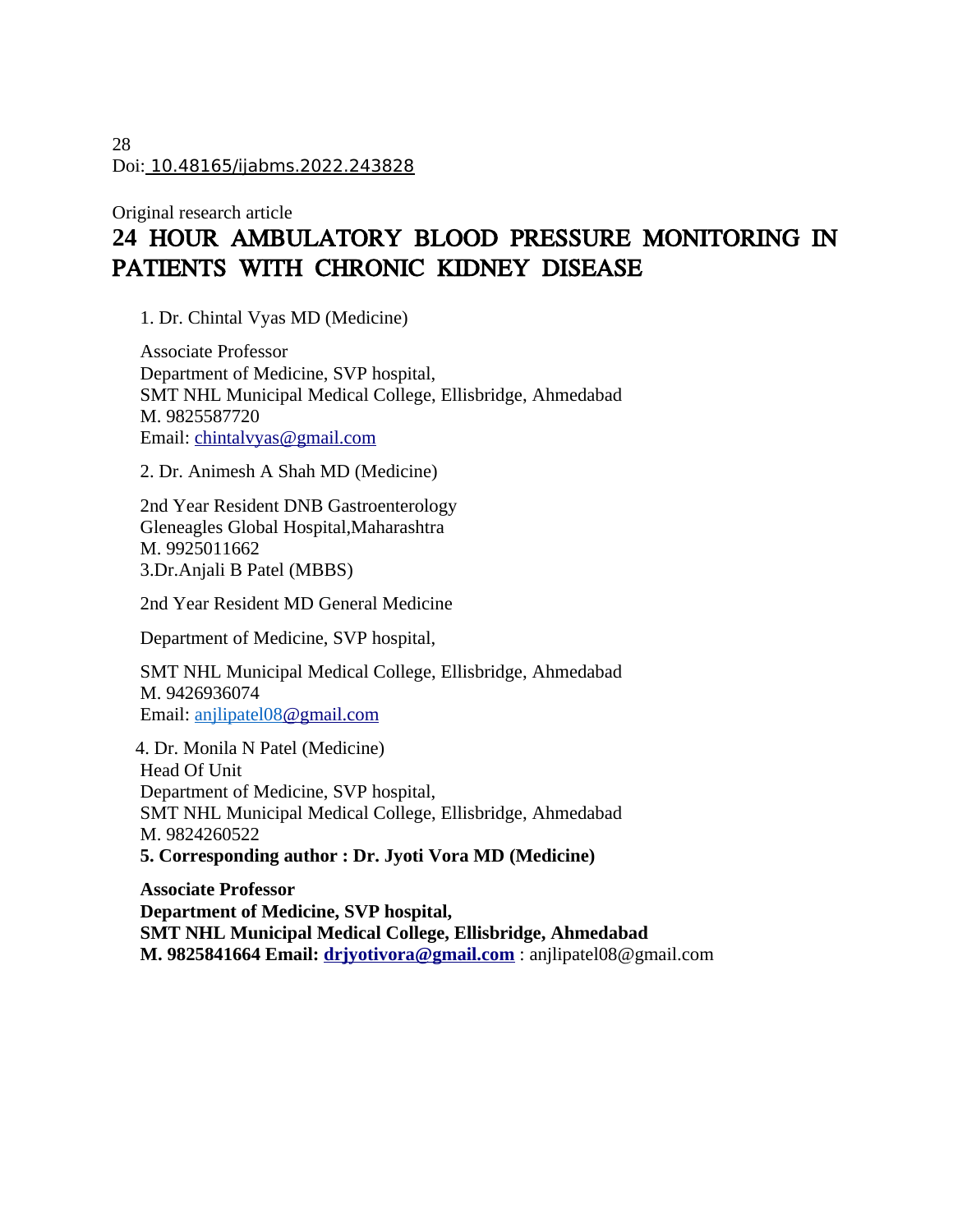### **Title: 24 Hour Ambulatory Blood Pressure Monitoring In Patients With Chronic Kidney Disease**

#### **Abstract**

**Background and aims:** Chronic Kidney Disease (CKD) And Hypertension(HTN) Are Associated With Each Other Invariably And Each Can Cause Or Aggravate The Other.Hypertension Is A Strong Independent Risk Factor For ESRD And Contributes To The Disease Itself, Or Most Commonly, To Its Progression.24 Hour Ambulatory Blood Pressure Monitoring (ABPM) Is Superior To Clinic BP Monitoring In Predicting The Risk In Hypertensive CKD Patients The Aim Of This Study Was To Review The Results Of ABPM In CKD Patients Which Can Guide In Changing The Antihypertensive Therapy . **Material and Methods:** This Prospective Observational Study Having 63 Patients. All The Patients Fulfilling The Criteria Of CKD According To The KDIGO Guidelines And Above 18 Years Of Age Were Included In This Study Whose 24 Hour Ambulatory Blood Pressure Was Measured.Detailed History, Clinical Examination And Relevant Investigations Were Recorded Comparisons Of Various ABPM Characteristics WERE Done And P Value <0.005 Was Considered Significant. **Results**: Out Of 63 Patients (M:38,F:25)Maximum Patients (25.39%)Were In Age Group 61-70 Years (M:61-70,F:41-45).51(80.95%)Patients Were On Dialysis And 12 (19.04%)Patients Were Not On Dialysis. In This Study 57 Patients Had Hypertension, 44 Had DM,16 Had IHD.In This Study 2(3.17%) Patients Were CKD Stage I,5(7.93%) Were Stage II,1(1.58%) Was Stage lll, 6(9.52%) Were Stage IV And 49 (77.77%) Were Stage V.Out Of Total 16(25.39%) Patients Were Dippers ,21 (33.33%) Were Non Dippers, 21(33.33%) Were Reverse Dippers And 5 (7.93%) Were Extreme Dippers..Mean ABPM Systolic BP ,Mean ABPM Diastolic BP,Mean PTA Systolic BP,Mean Arterial Pressure Were Significantly Higher In Male Patients which were On Dialysis Than Patient Not On Dialysis. **Conclusion**: ABPM is Superior Than Clinical Bp Monitoring In Predicting The Future Communications In CKD Patients Especially PTE,HBI MAP And Other Parameter To Guide To Formulate Treatment Protocol Identifying Such Patients Of Hypertension In Earlier Stages Of CKD,Helped In Morbidity Outcomes While Identifying In Later Stages Of CKD Helped In Mortality Benefits.

**Keywords:**Chronic Kidney Disease,Hypertension Dialysis,Ambulatory Blood Pressure,Diurnal Variation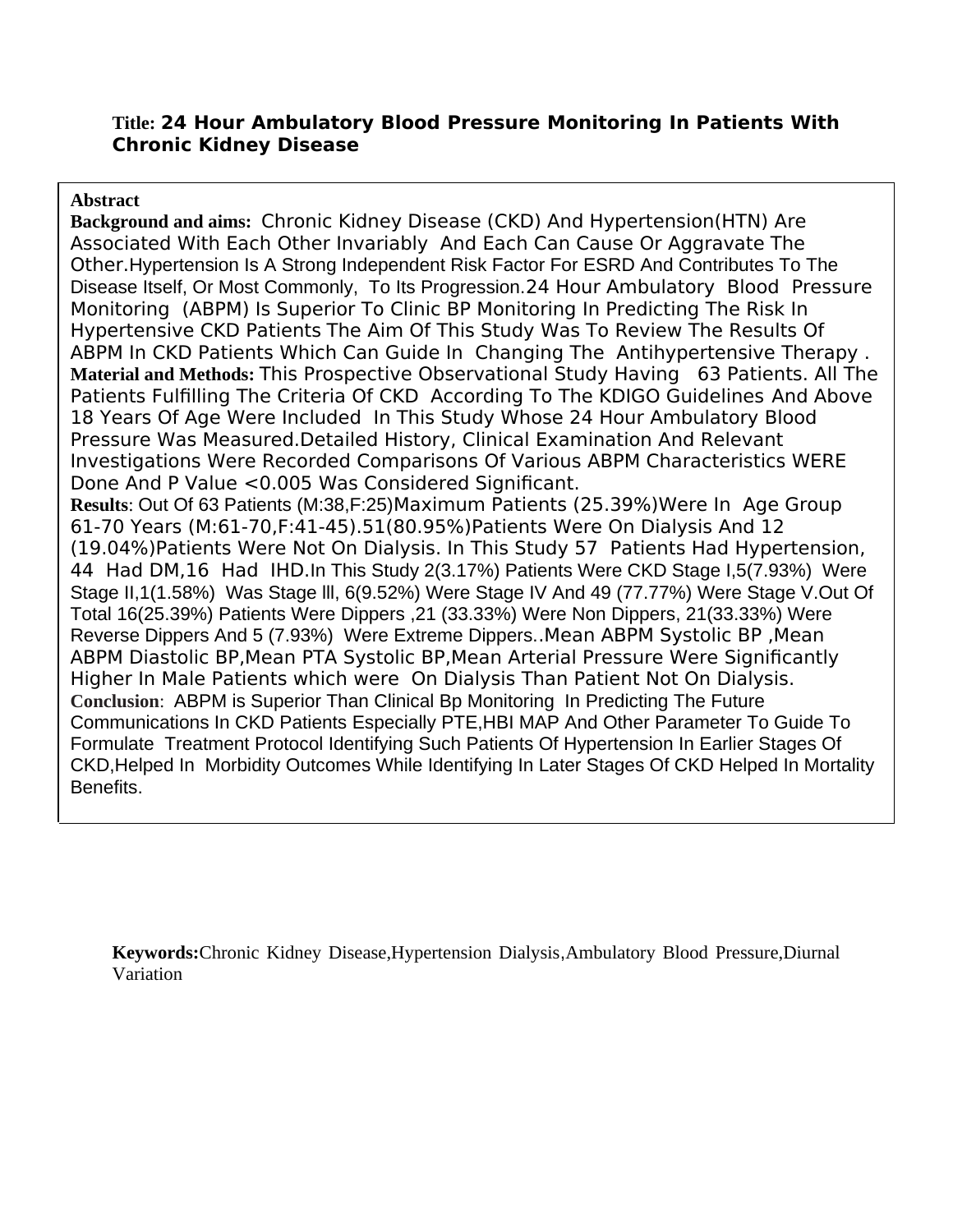# **24 Hour Ambulatory Blood Pressure Monitoring In Patients With Chronic Kidney Disease**

# **INTRODUCTION**

Chronic kidney disease (CKD) and hypertension (HTN) are strongly associated with each other and each can cause or aggravate the other  $^1$ . Several large, prospective,observational trials conducted in the general population have demonstrated that hypertension is a strong independent risk factor for ESRD and contributes to the disease itself, or most commonly, to its progression  $2.3$ .

In the Multiple Risk Factor Interventional trial stage 4 hypertension compared to optimal BP (SBP/DBP <120/80 mmHg) was associated with a 20-fold higher relative risk for ESRD  $3$ . A 17-year follow-up study by Tozawa et al. has demonstrated that high normal blood pressure and mild, moderate, or severe hypertension, when compared to optimal blood pressure, are independent risk factors for ESRD in men and women  $4$ .

It is known that the blood pressure drops during the night time more than it is during the day,a normal phenomenon known as dipping (sleep wake cycle). Non dippers and reverse dippers are those patients whose blood pressure do not drop at night and in turn increase during the night time respectively. Blunting or loss of this diurnal variation of BP (i.e. non-dipping) occurs in CKD patients due to increased sympathetic nervous system activity, volume expansion, sleep apnoea, low level of physical activity during daytime, poor sleep quality, obesity, high salt intake,diabetic neuropathy, chronic kidney disease and old age and use of antihypertensive drugs  $6.7$ 

Hypertension and loss of diurnal BP variation i.e. non-dipping pattern is responsible for rapid progression of cardiovascular and renal disease  $24$ . Thus warranting an urgent treatment protocol to reduce these complications, the most basic of which is to increase the night time dose of antihypertensive medications in reverse and non-dippers. Such patients can be detected only by ambulatory blood pressure monitoring and based on these patterns newer guidelines can be developed. 24 hour ambulatory blood pressure monitoring (ABPM) is superior to clinic BP monitoring in predicting the risk in hypertensive CKD patients  $7$ . In patients of CKD, those having masked hypertension have a worse prognosis than those having white coat hypertension  $10$ . ABPM is an invaluable tool to detect masked uncontrolled hypertension (drug resistant hypertension) especially in patients of CKD  $^{\rm 11}$  .

Here the aim of this study was to review the results of ABPM in CKD patients which can guide in changing the antihypertensive therapy  $^1$ .

### **METHODS**

.

The present study was conducted in the department of medicine and nephrology in a Tertiary care hospital. The study design was prospective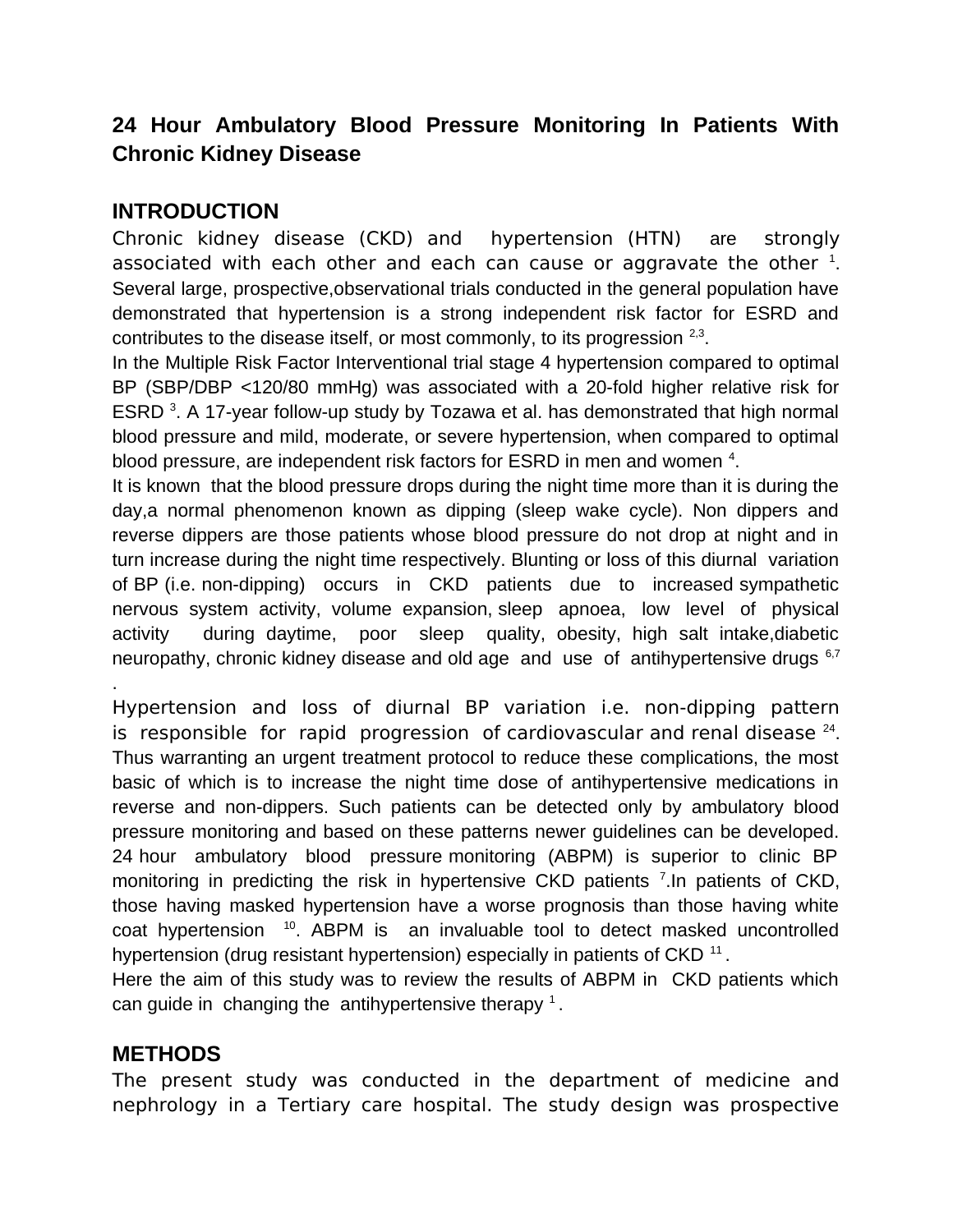observational study. The study duration was 18 months. All the patients fulfilling the criteria of CKD (Chronic kidney disease) according to the KDIGO guidelines<sup>12</sup> and above 18 years of age were included who were willing to give their consent. Pregnant females and patients with AKI on CKD were excluded. Total 63 patients were included in this study whose 24 hour ambulatory blood pressure was measured. After the Institutional Review Board clearance the study was started. Detailed history, clinical examination and relevant investigations according to a predefined diagnostic algorithm were carried out. The patients were followed through their hospital stay till discharge or death.

 The data obtained was coded and entered into Microsoft Excel Worksheet. Statistical analysis was carried out using Statistical Package for Social Sciences(SPSS) version 20.0 for Windows(IBM Corporation , Armonk , NY). The categorical data was expressed as rates, ratios and proportions and Chisquare or Fisher's exact test was used to compare the data, whichever was applicable. The continuous data was expressed as mean, SD(Standard deviation) and the comparison was done using unpaired t test. To estimate the risk factors for death, Multinomial regression analysis was applied. A probability value ('p' value ) of less than or equal to 0.05 was considered statistically significant.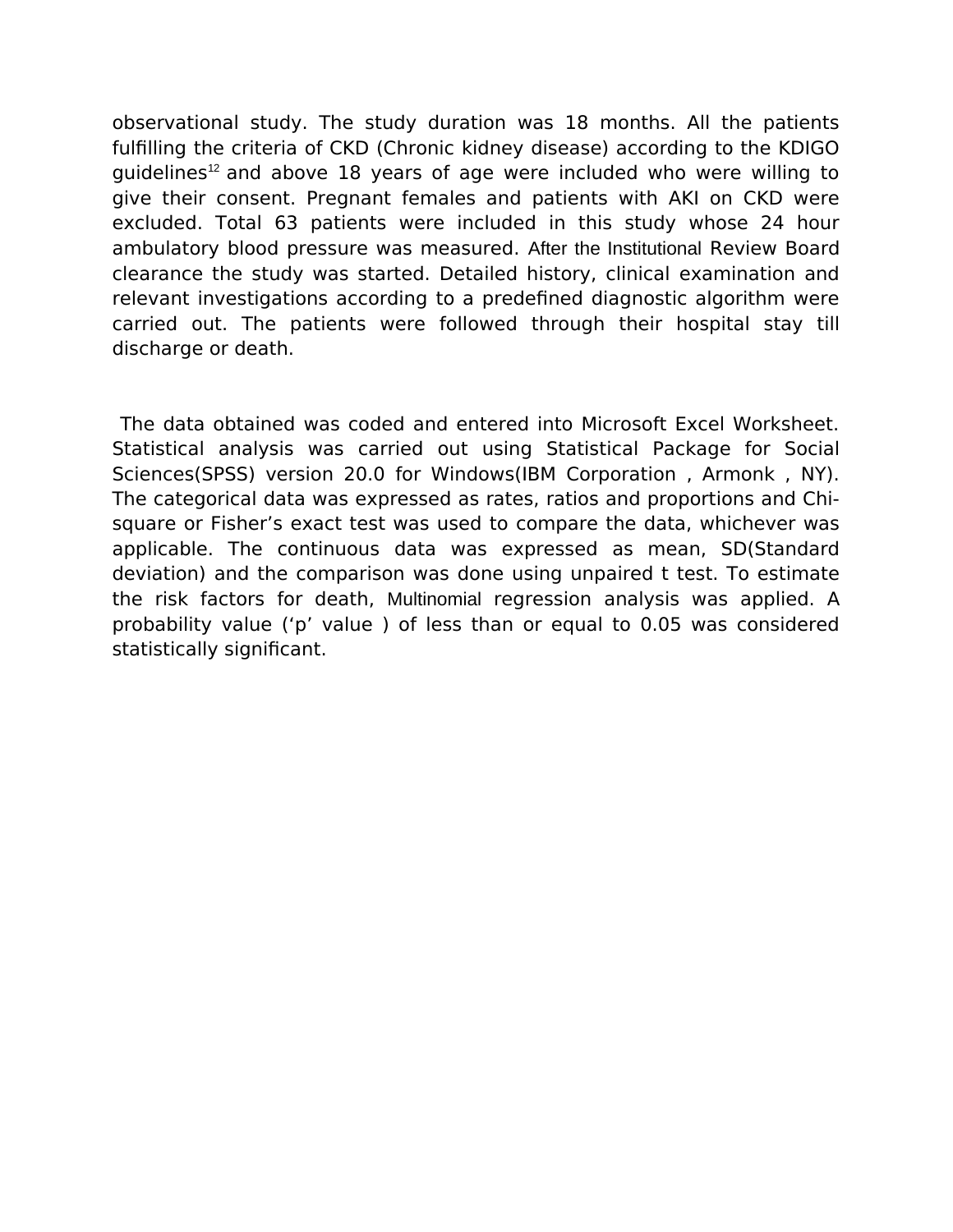# **RESULTS**

TABLE 1.AGE AND SEX WISE DISTRIBUSTION OF STUDY POPULATION

| <b>AGE</b>                       | ON<br><b>NOT</b><br><b>DIALYSIS</b><br>(MALE) | ON<br>DIALYSIS(<br>MALE) | <b>ON</b><br><b>NOT</b><br><b>DIALYSIS(FE</b><br>MALE) | ON<br><b>DIALYSIS(FE</b><br>MALE) | <b>TOTAL</b> |  |  |  |  |
|----------------------------------|-----------------------------------------------|--------------------------|--------------------------------------------------------|-----------------------------------|--------------|--|--|--|--|
| 21-30                            | 5(7.93%)                                      | 1(1.58%)                 | 1(1.58%)                                               | 1 (1.58%)                         | 8(12.69%)    |  |  |  |  |
| $31 - 40$                        | 3(4.76%)                                      | 2(3.17%)                 | 0                                                      | 3(4.76%)                          | 8(12.69%)    |  |  |  |  |
| 41-50                            | 1(1.58%)                                      | $4(6.34\%)$              | 1(1.58%)                                               | 5(7.93%)                          | 11(17.46%)   |  |  |  |  |
| 51-60                            | 0                                             | 6(9.52%)                 | 0                                                      | 5(7.93%)                          | 11(17.46%)   |  |  |  |  |
| 61-70                            | $\overline{0}$                                | 11(17.46%                | 1(1.58%)                                               | 4(6.34%)                          | 16(25.39%)   |  |  |  |  |
| 71-80                            | $\overline{0}$                                | 4(6.34%)                 | $\mathbf 0$                                            | 4(6.34%)                          | 8(12.69%)    |  |  |  |  |
| 81-90                            | $\overline{0}$                                | 1(1.58%)                 | $\mathbf 0$                                            | $\overline{0}$                    | 1(1.58%)     |  |  |  |  |
| <b>TOTAL</b>                     | 9(14.28%)                                     | 29(46.03%                | 3(4.76%)                                               | 22 (34.92%)                       | 63           |  |  |  |  |
| P VALUE                          | 0.001                                         |                          | 0.441                                                  |                                   |              |  |  |  |  |
| Values are presented as $n$ (%). |                                               |                          |                                                        |                                   |              |  |  |  |  |

ON DIALYSIS(FEMALE)

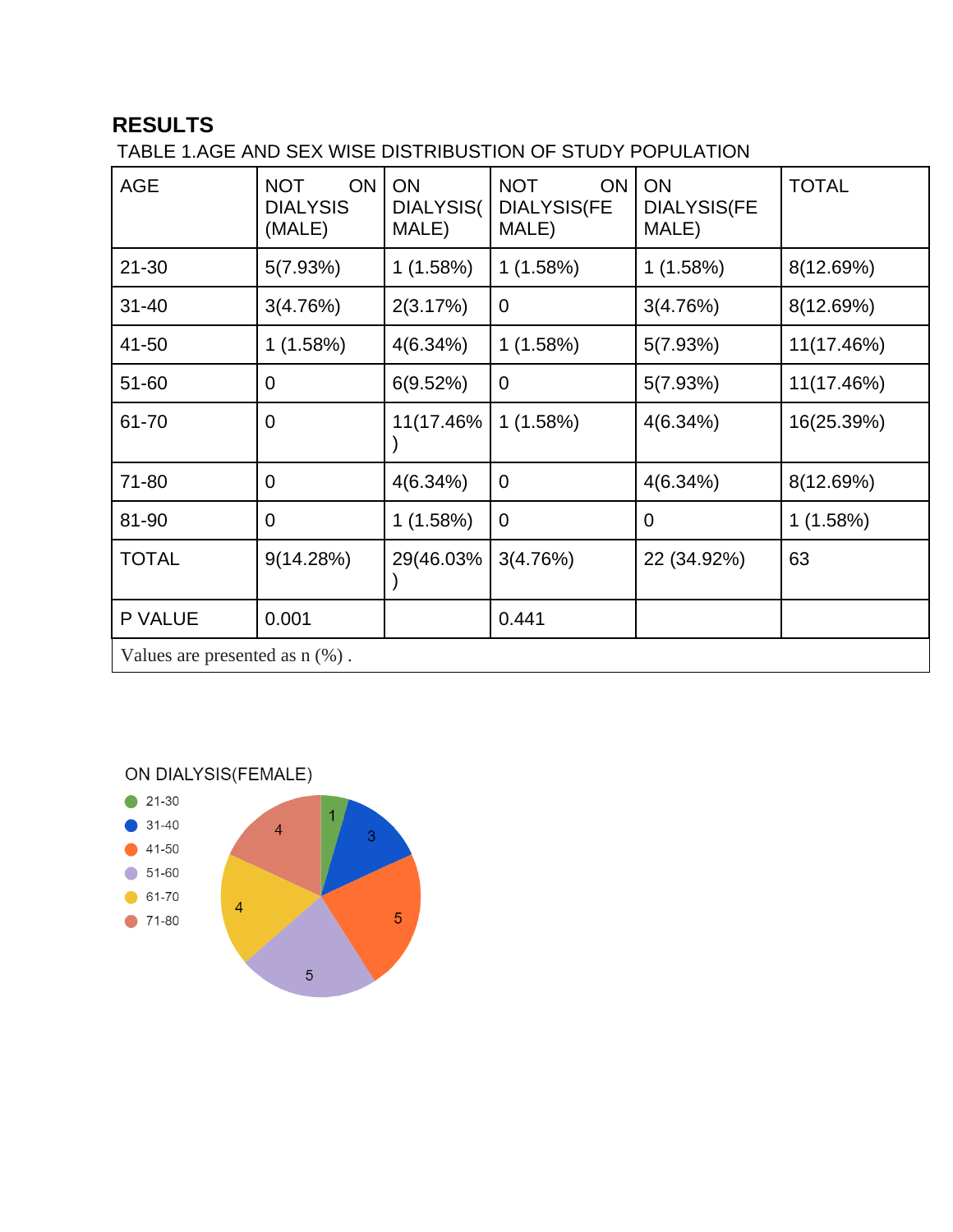

Figure 1. Distribution of female patients on dialysis Figure 2. Distribution of female patients not on dialysis



Figure 3. Distribution of male patients on dialysis Figure 4. Distribution of male patients not on dialysis

#### NOT ON DIALYSIS (MALE)

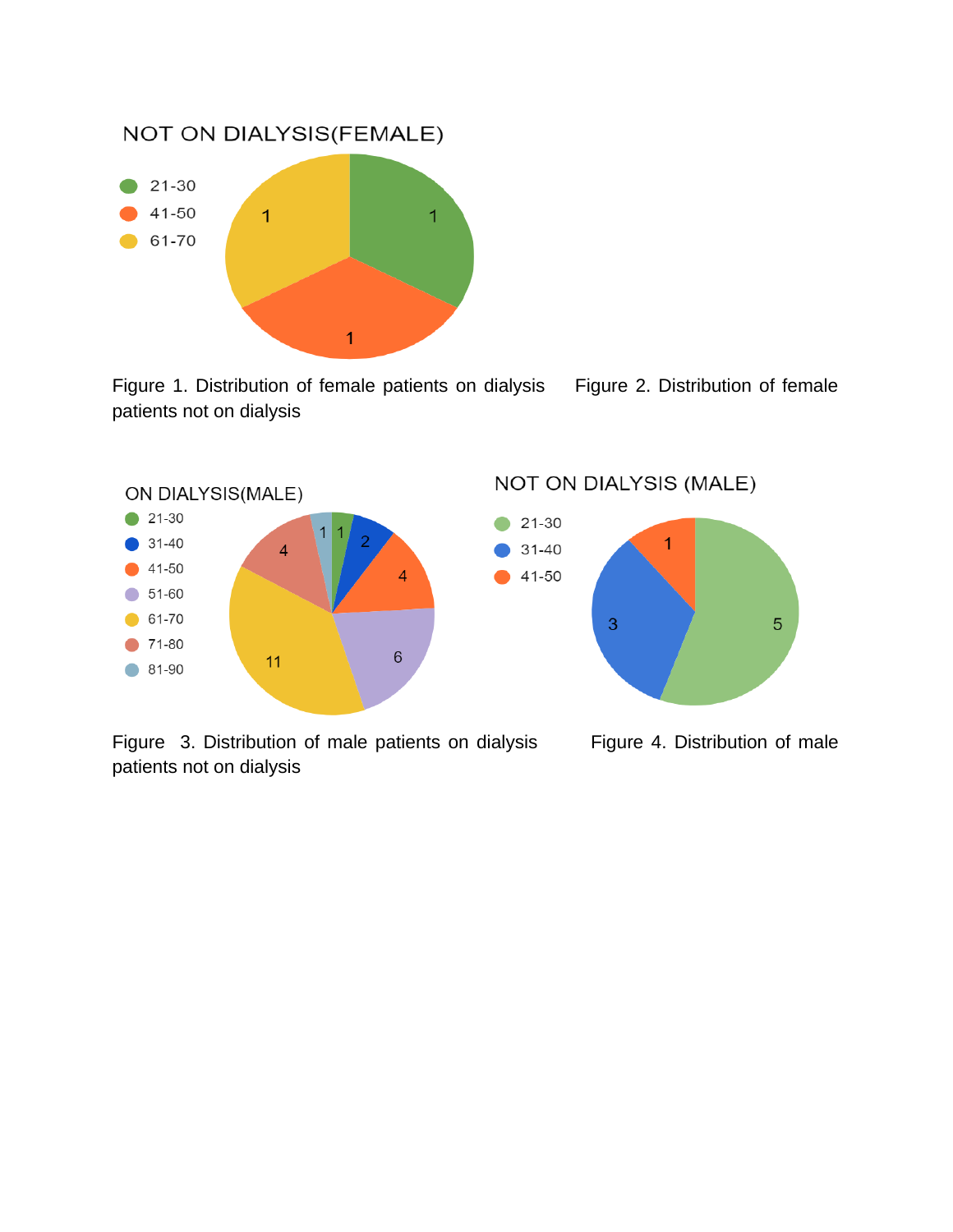|                                                      | <b>ON DIALYSIS</b><br>$(n=51)$ | NOT ON DIALYSIS(<br>$n=12$ | PROBABILITY(p VALUE) |  |  |  |  |  |  |
|------------------------------------------------------|--------------------------------|----------------------------|----------------------|--|--|--|--|--|--|
| Mean Age                                             | $57.25 \pm 13.40$              | $34.41 \pm 12.41$          | P < 0.0001           |  |  |  |  |  |  |
| <b>SEX: MALE</b>                                     | 29(46.03%)                     | 9(14.28%)                  | P=0.247901           |  |  |  |  |  |  |
| <b>FEMALE</b>                                        | 22(34.92%)                     | $3(4.76\%)$                |                      |  |  |  |  |  |  |
| <b>COMORBIDITIES</b>                                 |                                |                            |                      |  |  |  |  |  |  |
| <b>HYPERTENSION</b>                                  | 49(96.07 %)                    | $8(66.66\%)$               | P=0.001791           |  |  |  |  |  |  |
| <b>DIABETES</b>                                      | 36(70.58%)                     | 8(66.66%)                  | P=0.789993           |  |  |  |  |  |  |
| OTHERS(IHD)                                          | 16(31.37)                      | 0                          |                      |  |  |  |  |  |  |
| <b>SYMPTOMS</b>                                      |                                |                            |                      |  |  |  |  |  |  |
| <b>MEAN SYSTOLIC BP</b>                              | $165.41 \pm 15.76$             | 17.24<br>$146 +$           | $P = 0.0004$         |  |  |  |  |  |  |
| <b>MEAN DIASTOLIC BP</b>                             | $92.23 \pm 8.83$               | $82 \pm$<br>7.52           | $P = 0.0005$         |  |  |  |  |  |  |
| <b>MEAN ABPM</b>                                     | 157.50 $\pm$                   | $136.33 \pm 20.45$         | $P = 0.0001$         |  |  |  |  |  |  |
| <b>SYSTOLIC BP</b>                                   | 14.68                          |                            |                      |  |  |  |  |  |  |
| <b>MEAN ABPM</b>                                     | $86.84 \pm 8.71$               | $81.33 \pm 7.97$           | $P = 0.0498$         |  |  |  |  |  |  |
| <b>DIASTOLIC BP</b>                                  |                                |                            |                      |  |  |  |  |  |  |
| EGFR CKD STAGE                                       |                                |                            |                      |  |  |  |  |  |  |
| >90                                                  | 0                              | 2(16.66%)                  |                      |  |  |  |  |  |  |
| 60-89<br>$\mathbf{I}$                                | 0                              | 5(41.66%)                  |                      |  |  |  |  |  |  |
| $30 - 59$<br>$\mathbf{III}$                          | 0                              | 1(8.33%)                   |                      |  |  |  |  |  |  |
| 15-29<br>IV                                          | 4(7.84%)                       | 2(16.66%)                  |                      |  |  |  |  |  |  |
| V(ESRD)<br>$<$ 15                                    | 47(92.15%)                     | 2(16.66%)                  |                      |  |  |  |  |  |  |
| Values are presented as $p(0/2)$ or as mean $\pm$ CD |                                |                            |                      |  |  |  |  |  |  |

#### TABLE 2. BASELINE CHARACTERISTIC OF STUDY POPULATION

Values are presented as n (%) or as mean ± SD.

Maximum patients were in 61-70 years of Age group (Total 16- 25.39%).

Maximum male patients(total 11-17.46%) were in 61-70 years of age group.

Maximum female patients (total 6- 9.51%) were in 41-50 years of age group.

Maximum OFFICE SYSTOLIC BP IN MALE Patients was in 161-170 mm hg BP group with 11 patients(17.45%) in, out of which 10(15.87%) in on dialysis, 1(1.58%) was not on dialysis.

Maximum OFFICE SYSTOLIC BP in FEMALE patients was in 161-170 mm hg BP group with 8 patients(12.69%) , out of which 7(11.11%) were on dialysis, 1(1.58%) was not on dialysis.

Maximum OFFICE DIASTOLIC BP in MALE Patients was in 86- 90 mm hg BP group with total 13 (20.63%) , out of which 11 (17.42%)were on dialysis, 2(3.27%) were not on dialysis.

Maximum OFFICE DIASTOLIC BP in FEMALE patients was in 86-90 mm hg BP group with total 8(12.69%),out of which 7(11.11%)were on dialysis ,1(1.58%)was not on dialysis.

Out of total 63 patients, 51(80.95%) were on dialysis and 12 (19.04%) were not on dialysis.Maximum patients were in CKD STAGE V(ESRD) with EGFR <15 , total 49(77.77%) out of which 47(74.60%) were undergoing dialysis, only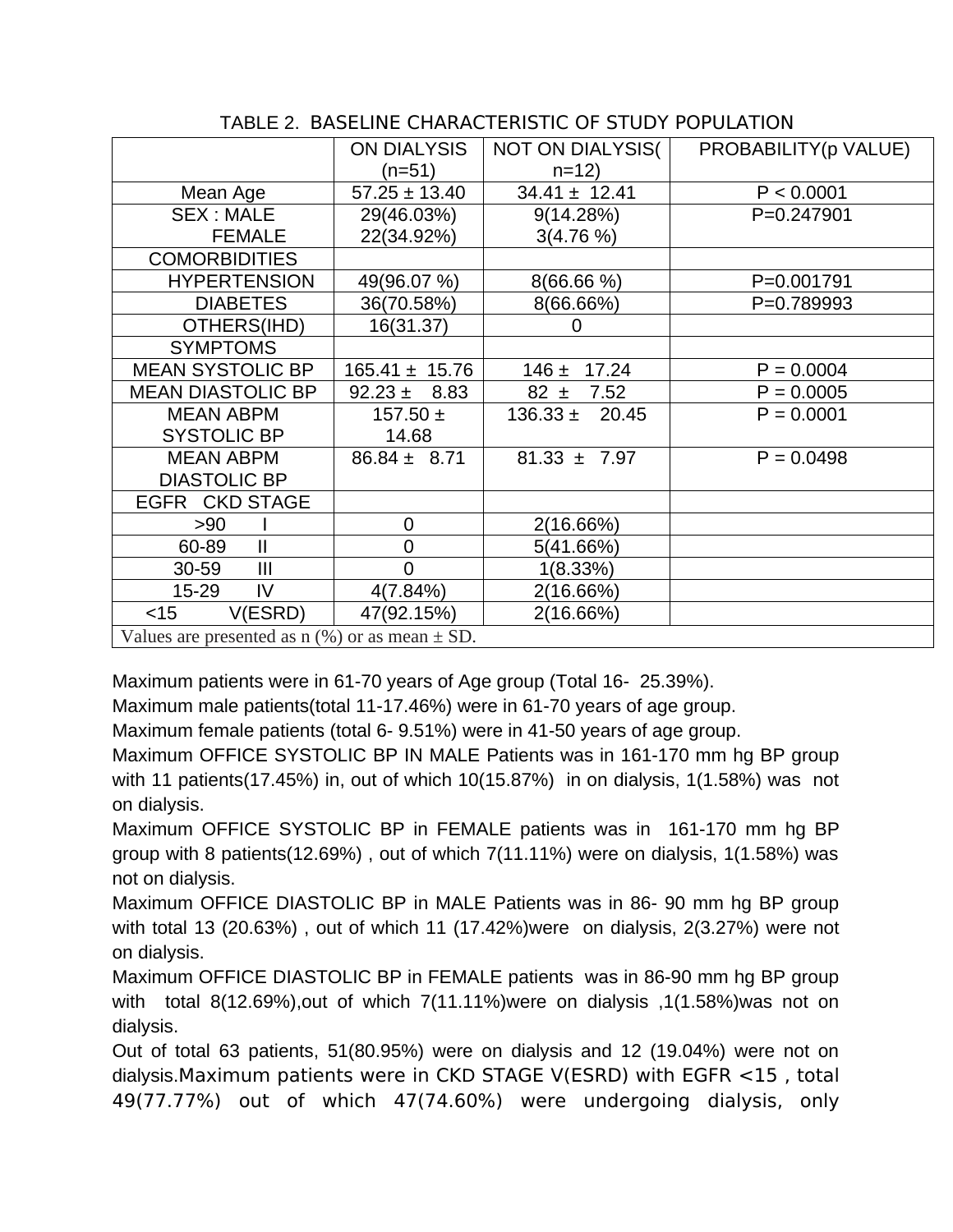2(3.17%) were not undergoing dialysis.Total 28 male patients were having CKD STAGE V, out of which 27(42.85%) were on dialysis and 1(1.58%) was not on dialysis. Total 21 female patients were having CKD STAGE V, out of which 20(31.74%) were on dialysis and 1(1.58%) was not on dialysis.

**STAGING** 

| <b>CKD</b><br><b>STAGI</b><br><b>NG</b> | <b>DIPPE</b><br><b>RS</b><br>(MALE) | <b>DIPPE</b><br><b>RS</b><br>(FEMA<br>LE) | <b>NON</b><br><b>DIPP</b><br><b>ERS</b><br>(MAL<br>E) | <b>NON</b><br><b>DIPPE</b><br><b>RS</b><br>(FEMAL<br>E) | <b>REVER</b><br><b>SE</b><br><b>DIPPE</b><br><b>RS</b><br>(MALE) | <b>REVER</b><br><b>SE</b><br><b>DIPPE</b><br><b>RS</b><br>(FEMAL<br>E) | <b>EXTRE</b><br><b>ME</b><br><b>DIPPE</b><br><b>RS</b><br>(MALE) | <b>EXTRE</b><br><b>ME</b><br><b>DIPPE</b><br><b>RS</b><br>(FEMAL<br>E) | <b>TOTAL</b>             |
|-----------------------------------------|-------------------------------------|-------------------------------------------|-------------------------------------------------------|---------------------------------------------------------|------------------------------------------------------------------|------------------------------------------------------------------------|------------------------------------------------------------------|------------------------------------------------------------------------|--------------------------|
| $\mathbf 1$                             | $\mathbf 0$                         | $\mathbf 0$                               | 1(1.5)<br>8%)                                         | $\mathbf 0$                                             | 1(1.58)<br>%)                                                    | $\overline{0}$                                                         | $\overline{0}$                                                   | $\mathbf 0$                                                            | $\overline{2}$<br>(3.17% |
| $\overline{2}$                          | $\overline{4}$<br>$(6.34\%)$        | $\Omega$                                  | $\overline{0}$                                        | $\overline{0}$                                          | $\mathbf 0$                                                      | 1(1.58)<br>%)                                                          | $\overline{0}$                                                   | $\mathbf 0$                                                            | 5(7.93%)                 |
| 3                                       | $\overline{0}$                      | $\overline{0}$                            | 1(1.5)<br>8%)                                         | $\overline{0}$                                          | $\overline{0}$                                                   | $\overline{0}$                                                         | $\overline{0}$                                                   | $\overline{0}$                                                         | 1(1.58%<br>$\mathcal{E}$ |
| $\overline{4}$                          | $\overline{2}$<br>(3.17%)           | 2<br>(3.17)<br>$\frac{0}{0}$              | $\overline{0}$                                        | $\Omega$                                                | 1(1.58)<br>%)                                                    | $\Omega$                                                               | $\overline{0}$                                                   | 1(1.58)<br>%)                                                          | 6(9.52%                  |
| 5                                       | 5(7.93)<br>%)                       | 3<br>(4.76)<br>%)                         | 10(15)<br>.87%                                        | 9(14.28)<br>%)                                          | 11(17.4<br>6%)                                                   | 7(11.11)<br>%)                                                         | 2<br>(3.17%                                                      | $\overline{2}$<br>(3.17%                                               | 49(77.7<br>$0\%$ )       |
| <b>TOTAL</b>                            | 11(17.4<br>$6%$ )                   | 5(7.93)<br>$%$ )                          | 12(19)<br>.04%                                        | 9(14.28)<br>%)                                          | 13(20.6<br>$3%$ )                                                | 8(12.69<br>%)                                                          | $\overline{2}$<br>(3.17%                                         | 3<br>(4.76%)                                                           | 63(100<br>%)             |
| Values are presented as $n$ (%).        |                                     |                                           |                                                       |                                                         |                                                                  |                                                                        |                                                                  |                                                                        |                          |

TABLE 3. RELATION OF DIPPING PHENOMENON WITH CKD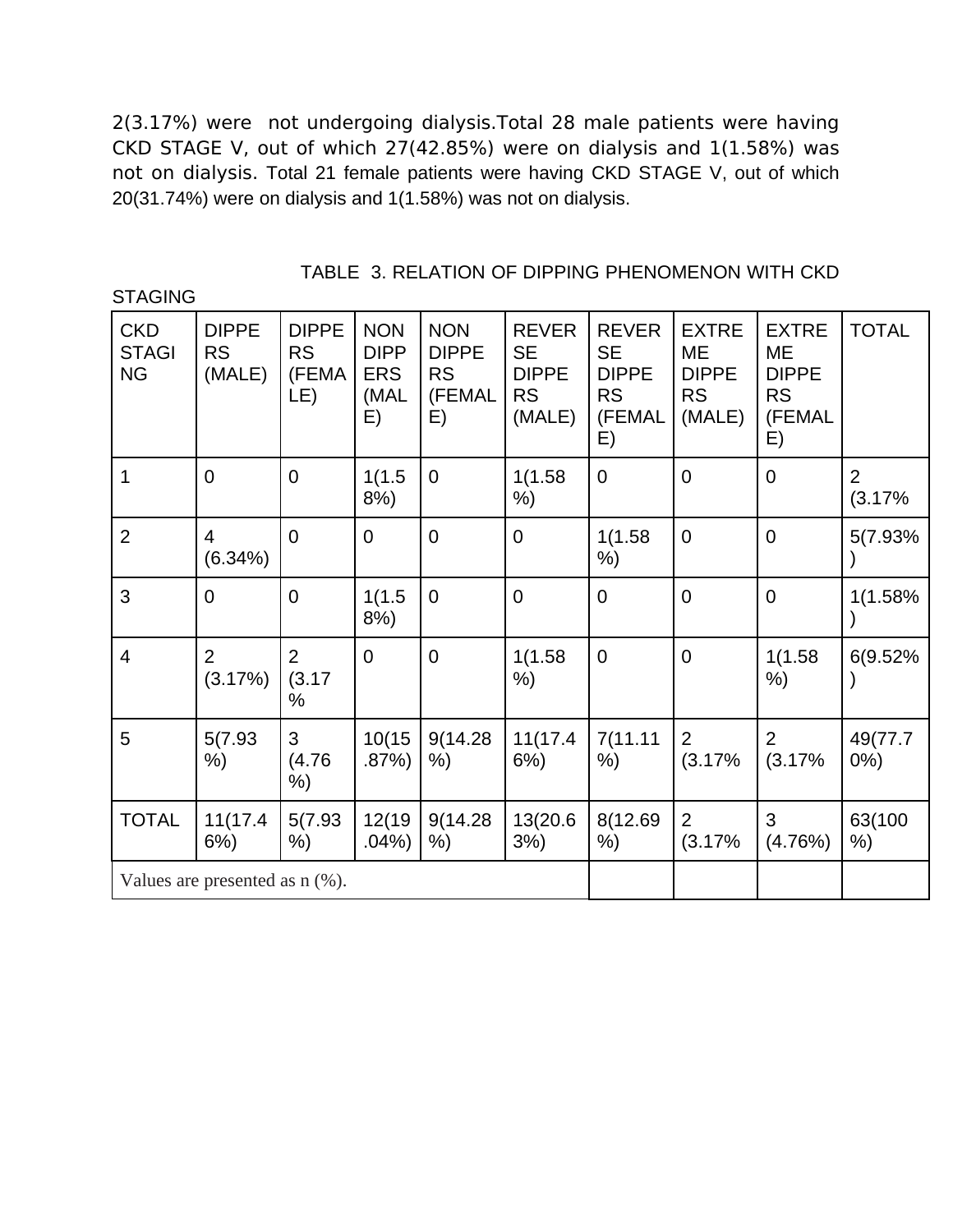

#### DIPPERS, NON DIPPERS, REVERSE DIPPERS and EXTREME DIPPERS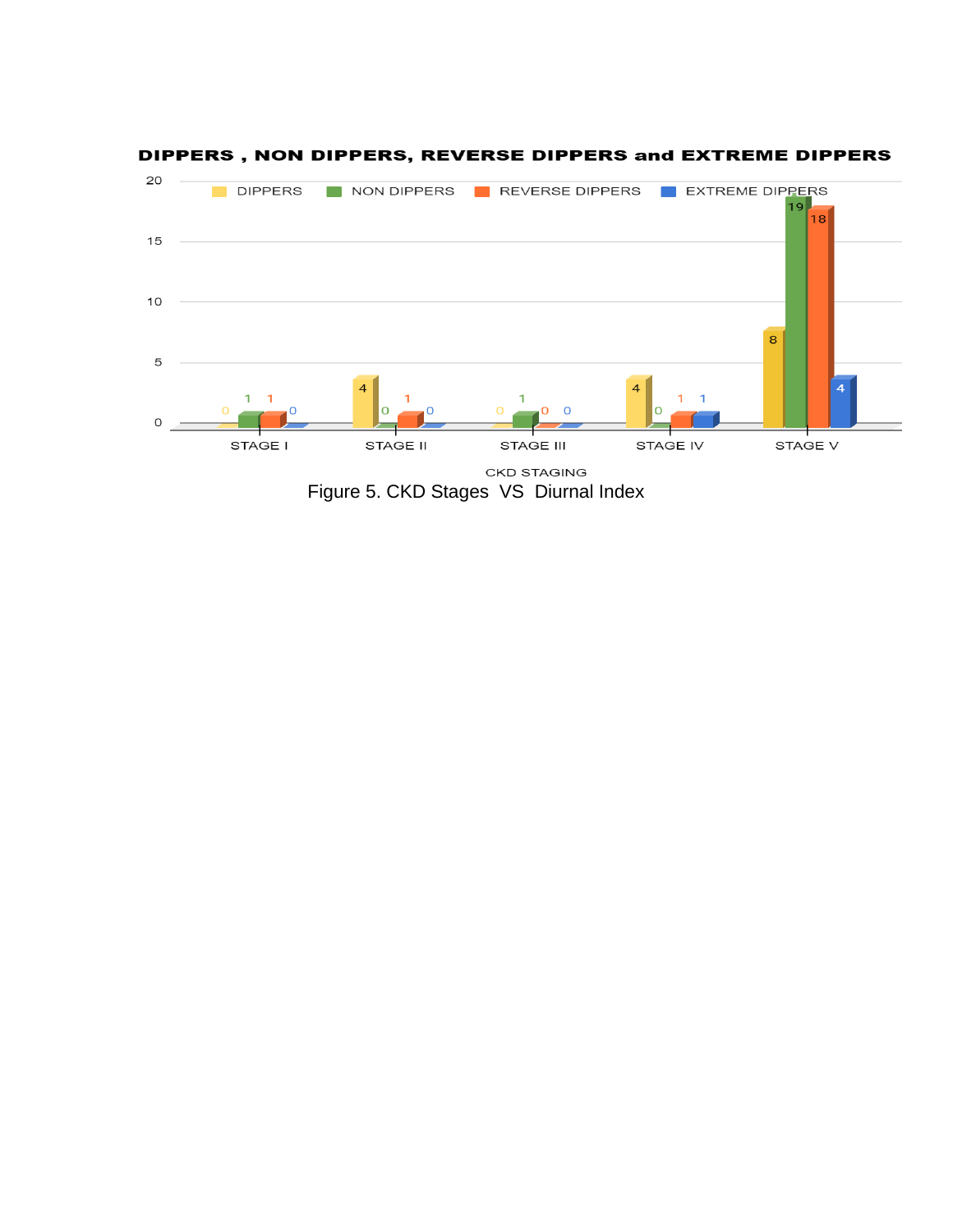|                                        | On          |       | <b>Not</b><br>on |       | <b>PROBABI</b> |          | On       |               | <b>Not</b><br>on |               | <b>PROBABI</b> |               |  |
|----------------------------------------|-------------|-------|------------------|-------|----------------|----------|----------|---------------|------------------|---------------|----------------|---------------|--|
|                                        | dialysis    |       | dialysis         |       | LITY(p         |          | dialysis |               | dialysis         |               | LITY(p         |               |  |
|                                        |             |       |                  |       | VALUE)         |          |          |               |                  |               | VALUE)         |               |  |
|                                        | <b>MALE</b> |       | <b>MALE</b>      |       | <b>MALE</b>    |          |          | <b>FEMALE</b> |                  | <b>FEMALE</b> |                | <b>FEMALE</b> |  |
| <b>MEAN</b>                            | 160.27      | 土     | 134.88           | $+$   | P              | $=$      | 153.86   | $\pm$         | 140.66           | $\pm$         | P              | $=$           |  |
| <b>ABPM</b>                            | 14.51       |       | 22.57            |       | 0.0003         |          | 14.11    |               | 10.96            |               | 0.1355         |               |  |
| <b>SYSTOLI</b>                         |             |       |                  |       |                |          |          |               |                  |               |                |               |  |
| C BP                                   |             |       |                  |       |                |          |          |               |                  |               |                |               |  |
| <b>MEAN</b>                            | 89.34       | $\pm$ | 82               | $\pm$ | P              | $\equiv$ | 83.54    | $\pm$         | 79.33            | $\pm$         | P              | $=$           |  |
| <b>ABPM</b>                            | 7.14        |       | 8.64             |       | 0.0146         |          | 9.47     |               | 4.98             |               | 0.4631         |               |  |
| <b>DIASTOL</b>                         |             |       |                  |       |                |          |          |               |                  |               |                |               |  |
| IC BP                                  |             |       |                  |       |                |          |          |               |                  |               |                |               |  |
| <b>PTE</b>                             | 77.82       | $\pm$ | 57.66            | $\pm$ | $\mathsf{P}$   | $=$      | 77.45    | $\pm$         | 61               | $\pm$         | $\mathsf{P}$   | $=$           |  |
| <b>SYSTOLI</b>                         | 16.70       |       | 29.31            |       | 0.0129         |          | 17.58    |               | 15.29            |               | 0.1380         |               |  |
| C BP                                   |             |       |                  |       |                |          |          |               |                  |               |                |               |  |
| <b>PTE</b>                             | 48.27       | $\pm$ | 36.33            | $\pm$ | P              | $=$      | 46.85    | $\pm$         | $26 \pm 5.65$    |               | $\mathsf{P}$   | $=$           |  |
| <b>DIASTOL</b>                         | 25.04       |       | 34.61            |       | 0.2619         |          | 26.25    |               |                  |               | 0.1909         |               |  |
| IC BP                                  |             |       |                  |       |                |          |          |               |                  |               |                |               |  |
| <b>HBI</b>                             | 694.48      | $\pm$ | 448.88           | $\pm$ | P              | $=$      | 553.04   | $\pm$         | 331.66           | $\pm$         | P              | $=$           |  |
| <b>SYSTOLI</b>                         | 357.33      |       | 357.57           |       | 0.0801         |          | 305.45   |               | 329.90           |               | 0.2543         |               |  |
| C BP                                   |             |       |                  |       |                |          |          |               |                  |               |                |               |  |
| <b>HBI</b>                             | 267.79      | $\pm$ | 128              | $\pm$ | $\mathsf{P}$   | $=$      | 261.81   | $\pm$         | 140.33           | $\pm$         | $\mathsf{P}$   | $=$           |  |
| <b>DIASTOL</b>                         | 211.85      |       | 192.87           |       | 0.0864         |          | 321.82   |               | 160.98           |               | 0.5321         |               |  |
| IC BP                                  |             |       |                  |       |                |          |          |               |                  |               |                |               |  |
| <b>MAP</b>                             | 112.98      | $\pm$ | 99.62            | $\pm$ | P              | $=$      | 106.98   | $\pm$         | 99.77            | $\pm$         | P              | Ξ             |  |
|                                        | 9.14        |       | 13.24            |       | 0.0015         |          | 10.13    |               | 6.77             |               | 0.2480         |               |  |
| Values are presented as mean $\pm$ SD. |             |       |                  |       |                |          |          |               |                  |               |                |               |  |

TABLE 4. ABPM characteristics in CKD PATIENTS

In our study, maximum patients of mean systolic BP were 16 (25.39%) who fell in the 151-160 mm hg range.

Maximum male patients were 9 (14.27%) in 161-170 mm hg 24 hour mean systolic BP range , out of which 8 (12.69%) were on dialysis and 1(1.58%) was not on dialysis

Maximum female patients were 8 (12.69%) in 151-160 mm hg 24 hour mean systolic BP range, out of which 7 (11.11%) were on dialysis and 1(1.58%) was not on dialysis

Maximum patients of mean diastolic BP were 21 (33.33%) who fell in 86-90 mm hg range,

Maximum male patients were 13 (20.63%) in 86-90 mm hg 24 hour mean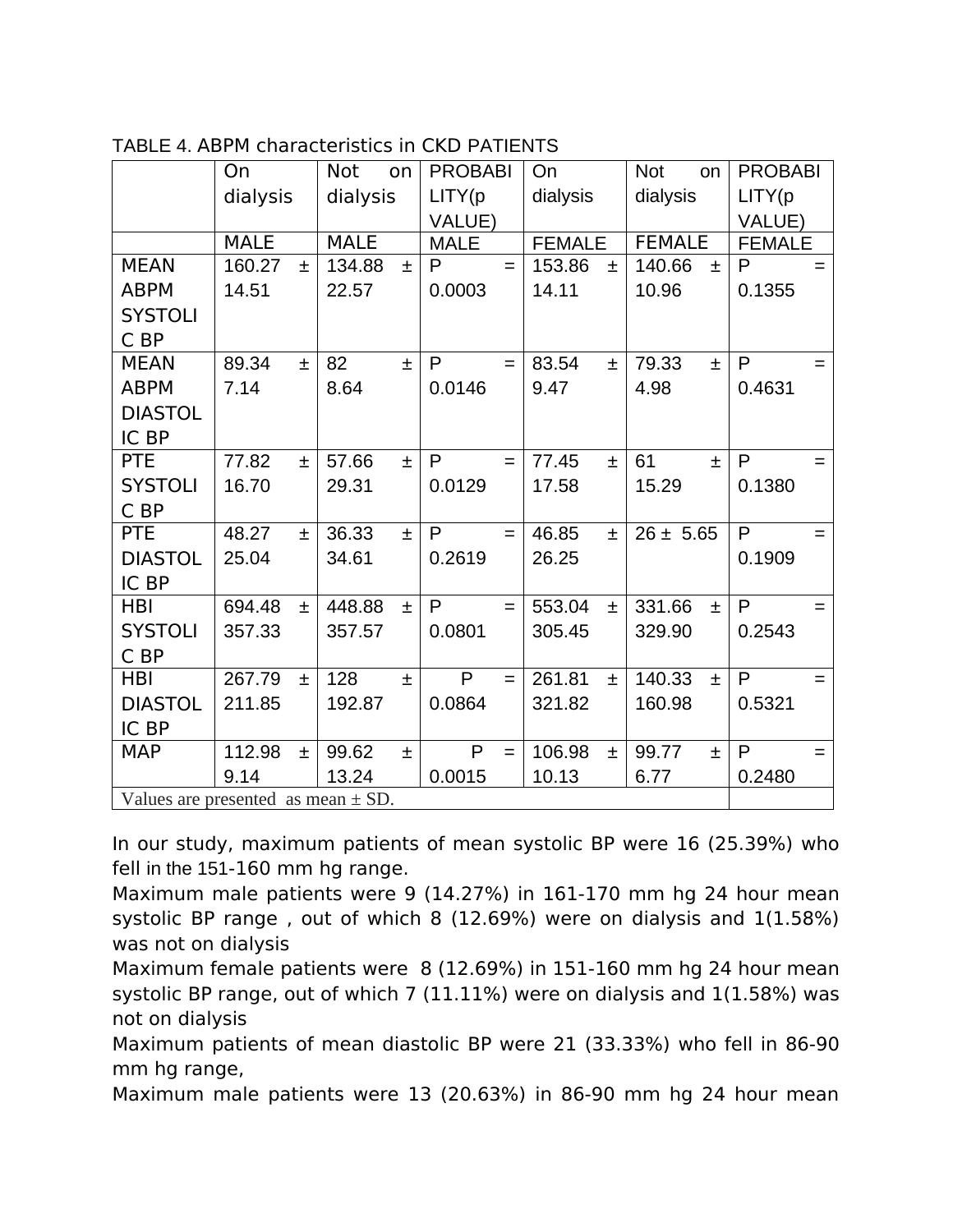diastolic BP range, out of which 11 (17.46%) were on dialysis and 2(3.17%) were not on dialysis.

Maximum female patients were 8 (12.69%) in 86-90 mm hg 24 hour mean diastolic BP range, out of which 7 (11.11%) were on dialysis and 1 (1.58%) was not on dialysis.

PTE (percent time elevation ) indicates the duration of the day spent in a high blood pressure state. It is a qualitative measure of high blood pressure. It is measured in percentage with maximum being 100.

In our study maximum number of patients, 15 (23.80%) fell in the 81-90 range of systolic BP PTE , out of which 14(22.22%) were undergoing dialysis. 57 (90.47%) patients had more than 50% systolic PTE which is quite significant compared to 6 (9.52%) patients having less than 50% PTE.

In our study maximum number of patients , 11 (17.46%) fell in the 21-30 diastolic BP PTE. 6 (9.52%) patients fell in the maximum range 91-100 diastolic PTE out of which 5 (7.93%) were o n dialysis.

HBI (HYPERBARIC IMPACT) is a quantitative measure of high blood pressure suggesting how long and how elevated the blood pressure was in the 24 hour ABPM cycle.

In our study we found the maximum number of patients 16(25.39%) had systolic HBI in the

range of 201-400

>1000 HBI was present in 7 patients all of which were undergoing dialysis.

In our study we observed that maximum number of patients 13 (20.63%) had diastolic HBI in the range of 101-150. 10 patients (15.87%) had diastolic HBI of >400 out of dich 9 patients were undergoing dialysis which was significant.

Mean arterial pressure is calculated by

MAP| = DBP + [(SBP-DBP)/3] where DBP and SBP are diastolic blood pressure and systolic blood pressure. The means of systolic and diastolic blood pressures are taken into the formula.The normal range should be 70-110mmhg.

In our study we found that 36 (57.14%) patients had mean arterial pressure fall in the 70-110mmhg range out of which 27 (42.85%) were on dialysis.27(42.85%) patients had mean arterial pressure >110mmhg out of which 24 (38.09%) were undergoing dialysis which was significant.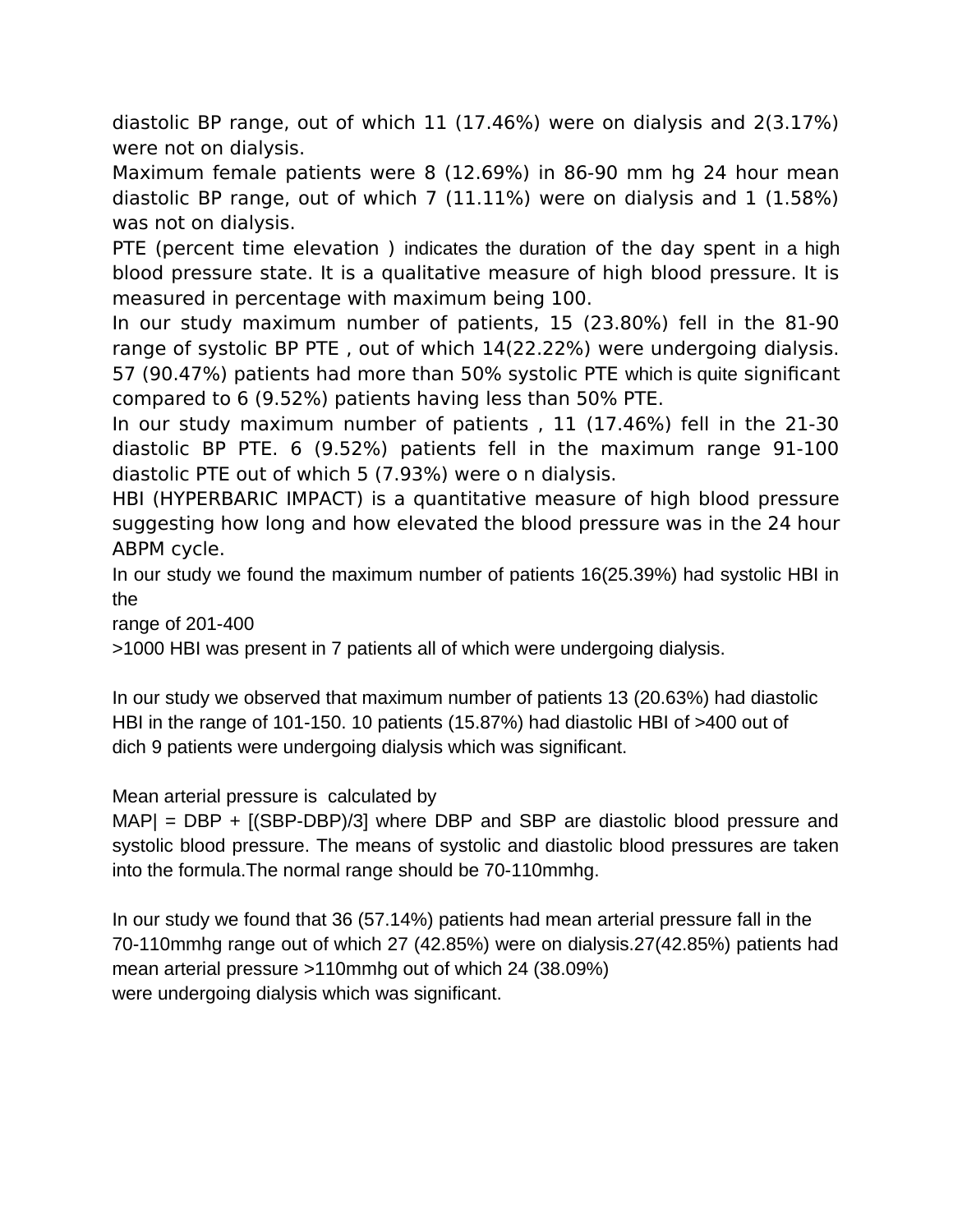# **DISCUSSION**

Our study had 63 patients whereas Catia et al.<sup>1</sup> Chaudhary et al.<sup>7</sup> Agarwal et al  $^{13}$  and Satoshi et al <sup>14</sup> had 54,80, 217, 1075 patients respectively. In our study. 38 (60.31%)were males which was comparable with other studies,which is showing CKD is more common in males compared to females<sup>15</sup>.

In our study 44 (69.84%) patients had history of diabetes which was significantly higher compared to other studies whereas Catia et al had 42.6%, Agrawal et al 41.9%,Satoshi et al had 35.44% diabetics, showing long standing diabetes being underlying cause of  $CKD<sup>16</sup>$ .

 In Catia et al 100% patients had hypertension whereas in our study 90.47% patients were hypertensive,which is comparable.

 In our study 16(25 39%) had a history of ischemic heart diseases whereas in Catia et al and Agarwal et al it was 11.1% and 38.2 respectively,which is comparable.

Average age in our study was 52.9 years whereas in Catia et al, Chaudhary et al.,Agarwal et al it was 59.48 and 67 respectively.

Most common age group in our study was 61-70 years,favouring that CKD developed at a higher age in our geographic region where Hypertension and Diabetes are the leading causes  $^{14}$ .

Duration of our study was 18 months whereas Catia et al, Chaudhary et al, Agarwal et al it was 4 years, 13 months and 3.5 years respectively.

In our study total 51(80.95%) patients were on dialysis and 12 (19.04%) were not on dialysis whereas Catia et al included only patients who were not on dialysis. There was a significantly higher number of patients undergoing dialysis in our study due to the fact that we have a fully functional nephrology department having a state of the art dialysis unit .

In our study 2(3.17%) patients were CKD stage I,5(7.93%) patients were CKD stage  $II,1(1.58%)$  patient was stage IIII, 6(9.52%) patients were stage IV and 49 (77.77%) were stage V. In Catia et al stages I, Il included 11(20.4%) patients, stage lll included 25(46.3%) and stages IV, V included 18 (33.3%),which is can be due to higher number of patients presented to us at late stage or higher number of patients in our study were on dialysis  $^{17}$  .

Out of 63 patients 16(25.39%) patients were dippers ,21 (33.33%) were non dippers, 21(33.33%) were reverse dippers and 5 (7.93%) patients were extreme dippers. In Chaudhary et al 32 (40%) were dippers and 48 (60%) were non dippers. In Agarwal et al 105 (48,38%) patients were dippers and 112 (58.62%) were non dippers. In Satoshi et al 395 (36.73%) were dippers. 408(37.94%) were non dippers which was comparable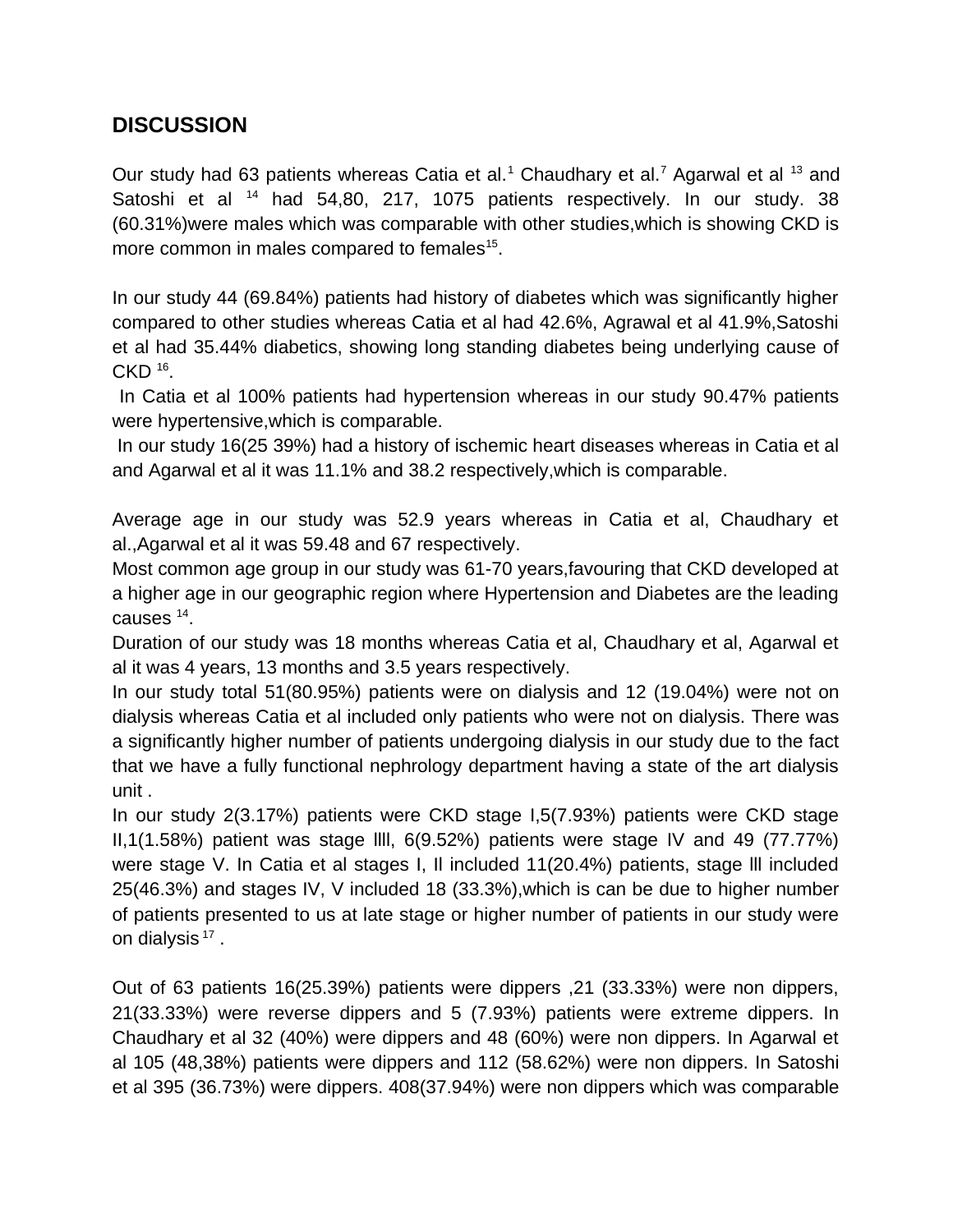to our study which had 33.33% of nondippers, 105 (9.76%) were extreme dippers which was comparable to our study which had 7.93% of extreme dippers and 167(15.53%) were reverse dippers,showing that no dipping is more common in patients with CKD  $^{\rm 18}$  .

Mean clinical systolic BP in our study was 161.71mmhg whereas Chaudhary et al it was 146mmhg, Agarwal et al had 155.2mmhg. In Satoshi et al, mean clinical systolic BP in male was 132 mmhg and in females it was 129.8mmhg.

Mean clinical systolic BP in patients on dialysis was 165.42 in comparison to patient not on dialysis which was 146 which was clinically significant in our study (p: 0.0004)

Mean clinical diastolic BP in our study was 90.28mmhg whereas Chaudhary et al it was 82mmhg, Agarwal et al had 84.7mmhg.In Satoshi et al mean clinical diastolic BP in male was 77.6mmhg and in females it was 76.3 mmhg.

Mean clinical diastolic BP in patients on dialysis was 92.23 in comparison to patient not on dialysis which was 82 which was clinically significant in our study (p: 0.0005)

Mean 24 hour systolic BP in our study was 153.47mmhg. In Calia et al it was 137.3mmhg. In Chaudhary et al it was 136mmhg and in Agarwal it was 133 mmhg. Mean 24 hour systolic BP in patients on dialysis was 157.50 in comparison to patient not on dialysis which was 136.33 which was clinically significant in our study (p: 0.0001)

Mean 24 hour diastolic BP in our study was 85.79mmhg. In Catia et al it was 76.6mmhg. In Chaudhary et al it was 78mmhg and in Agarwal it was 73.1 mmhg.

Mean 24 hour diastolic BP in patients on dialysis was 86.84 in comparison to patients not on dialysis which was 81.33 which was clinically significant in our study (p: 0.049). MAP was higher in patients on dialysis (Male:112.98,Female:106.98) in comparisons to patients not on dialysis(Male:99.62,Female:99.77).In male it was statistically significant (p: 0.0015)and in female it was not statistically significant ,which can be due to low number of female patients in comparison to male.

PTE systolic and diastolic BP are higher in our study ,which coincides with elevated blood pressure in CKD patients  $^{19}$  .

PTE systolic BP was higher in patients on dialysis (Male: 77.82,Female: 77.45) in comparisons to patients not on dialysis(Male: 57..66,Female: 61.).In male it was statistically significant (p: 0.0129)and in female it was not statistically significant ,which can be due to low number of female patients in comparison to male.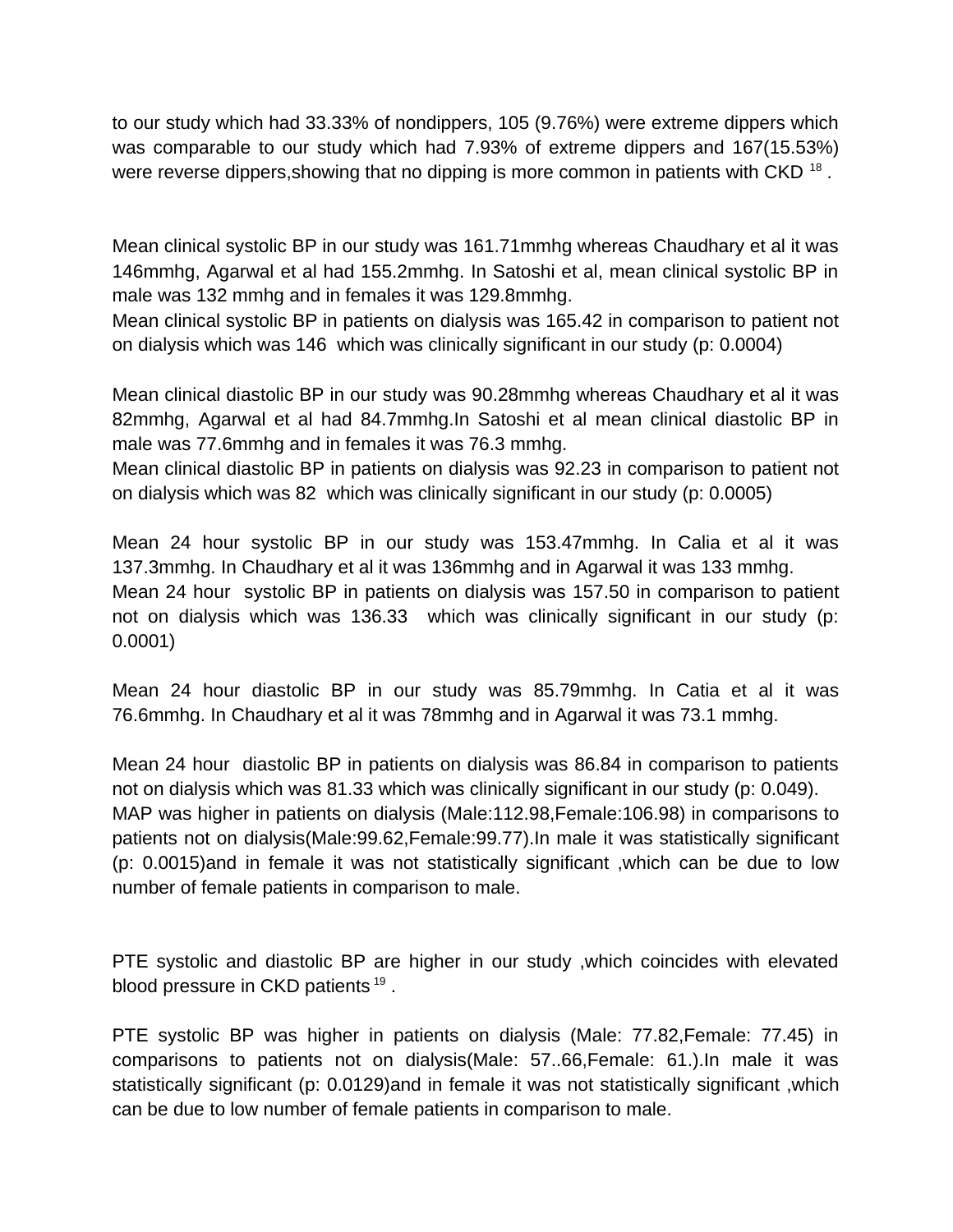PTE diastolic BP was higher in patients on dialysis (Male:48.27,Female:46.85) in comparison to patients not on dialysis(Male: 36.33,Female: 26),which was statistically insignificant.

HBI systolic and diastolic BP are higher in our study ,which coincides with elevated blood pressure in CKD patients  $^{19}$  .

HBI systolic BP was higher in patients on dialysis (Male:694.48,Female:553.04) in comparison to patients not on dialysis(Male:448.88,Female:331.66),which was statistically insignificant.

HBI diastolic BP was higher in patients on dialysis (Male:267.79,Female:261.81) in comparison to patients not on dialysis(Male:128,Female:140.33),which was statistically insignificant.

### **LIMITATIONS**

The study of 63 patients cannot be extrapolated to the general population

Moreover this study was done in a single centre So, it cannot be correlated differences observed because of regional variations.

Due to the small sample size of our study, statistical significance could not be gemid the general population

### **CONCLUSION**

**ABPM is an invaluable tool in predicting the future communications in CKD patients.**

**Identifying such patients of hypertension in earlier stages of CKD,helped in morbidity outcomes while identifying in later stages of CKD helped in mortality benefits.**

**Also dose modification is of utmost importance in newly diagnosed hypertensives as well as known cases of CKD as it will prevent complications in newly diagnosed and also help in delaying the worsening of CKD stages.Treatment guideline can vary depend on whether patient is on dialysis or**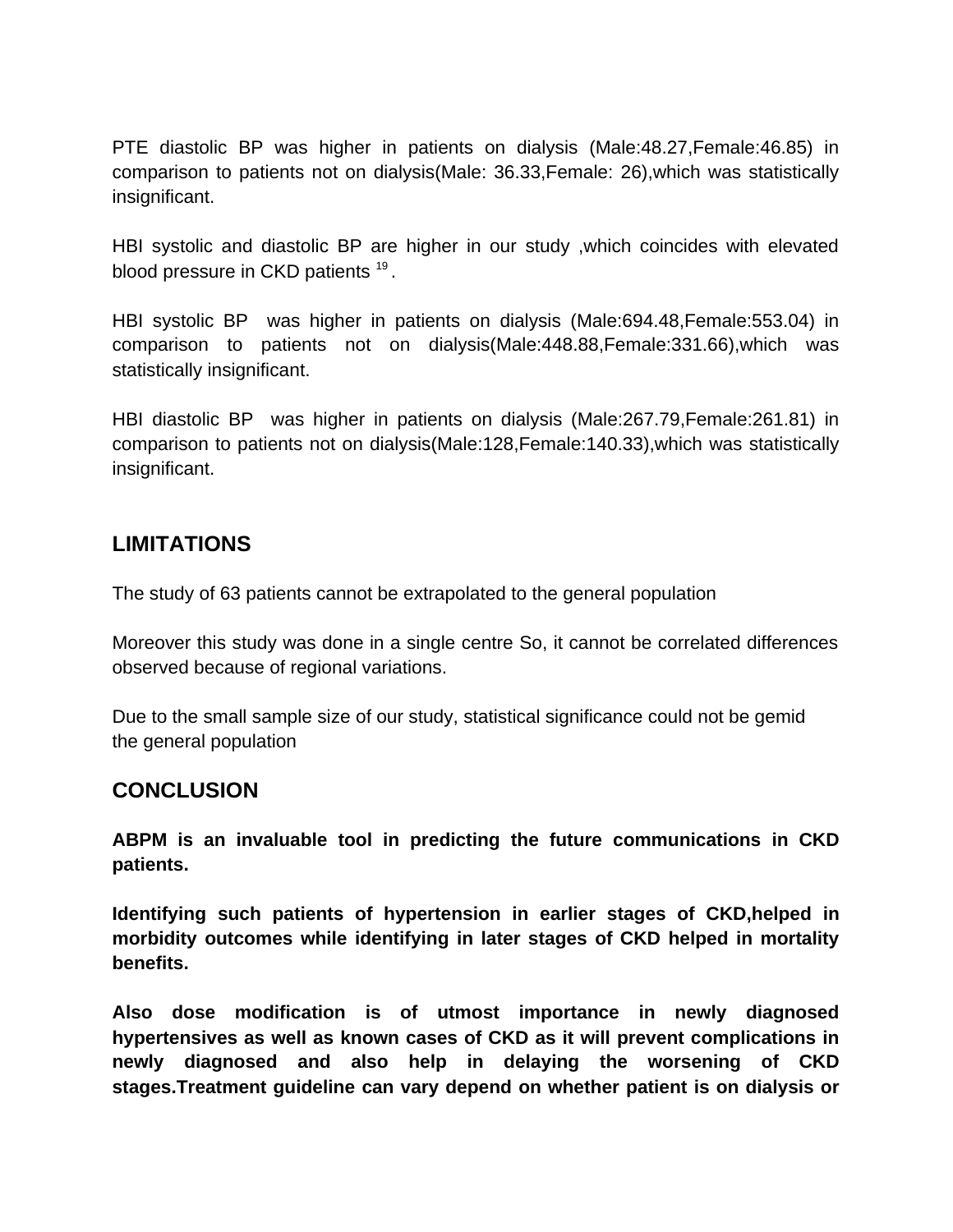**not on dialysis 20,21,22 .**

**Diurnal index is the main parameter depicting the current state of hypertension control in patients of CKD. The number of patients having abnormal dipping patterns are invariably in late stages of CKD and undergoing dialysis.**

**Treatment protocols must be made for non dippers and reverse dippers as they are at highest risk of cardiovascular risk factors. Such patients should receive night time anti-hypertensive dose**

**Morning surge is itself a strong predictor of cardiovascular risk factors and measures should be taken to keep that in check 6,10 .**

**PTE should be kept under 50% for optimal treatment goals as it is a strong predictor for worsening hypertensive status especially in CKD patients.**

**As HBI is a quantitative measure of hypertensive status measures should be taken to keep that as low as possible.**

**MAP should be kept in the suggested range as even slight changes (high or low) are detrimental to the patient.**

### **REFERENCES**

1)Cunha C, Pereira S, Fernandes JC, Dias VP. 24-hour ambulatory blood pressure monitoring in chronic kidney disease and its influence on treatment. Portuguese Journal of Nephrology & Hypertension. 2017 Mar;31(1):31-6.

2)Morgado E, Neves PL. Hypertension and chronic kidney disease: cause and consequence-therapeutic considerations. Antihypertensive drugs. 2012 Mar 28;1:45-66.

3) Ravera M, Re M, Deferrari L, Vettoretti S, Deferrari G. Importance of blood pressure control in chronic kidney disease. Journal of the American Society of Nephrology. 2006 Apr 1;17(4 suppl 2):S98-103.

4)Abraham G, Arun KN, Gopalakrishnan N, Renuka S, Pahari DK, Deshpande P, Isaacs R, Chafekar DS, Kher V, Almeida AF, Sakhuja V. Management of hypertension in chronic kidney disease: consensus statement by an expert panel of Indian nephrologists. The Journal of the Association of Physicians of India. 2017 Feb;65(2 Suppl):6-22.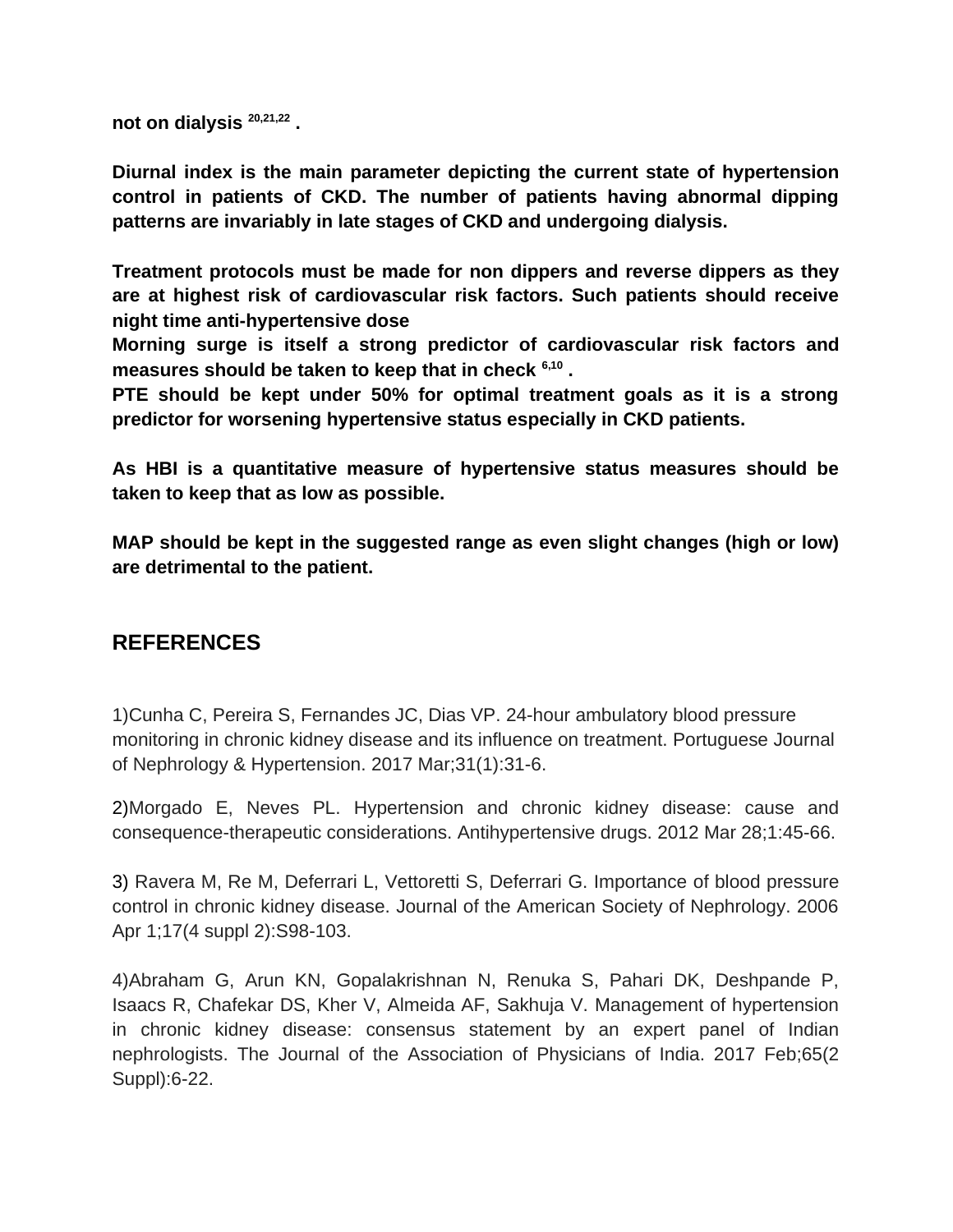5)Verdecchia P, Schillaci G, Borgioni C, Ciucci A, Pede S, Porcellati C. Ambulatory pulse pressure: a potent predictor of total cardiovascular risk in hypertension. Hypertension. 1998 Dec;32(6):983-8.

6)Kario K. Morning surge in blood pressure and cardiovascular risk: evidence and perspectives. Hypertension. 2010 Nov 1;56(5):765-73.

7)Choudhary L, Gupta P, Gupta A, Saxena P, Chaurasia AK. 24 hour ambulatory blood pressure monitoring and left ventricular ejection fraction-prognostic markers in chronic kidney disease. Int J Adv Med. 2016 Apr;3(2):402-8.

8)Dolan E, Stanton A, Thijs L, Hinedi K, Atkins N, McClory S, Hond ED, McCormack P, Staessen JA, O'Brien E. Superiority of ambulatory over clinic blood pressure measurement in predicting mortality: the Dublin outcome study. Hypertension. 2005 Jul 1;46(1):156-61.

9)O'Brien E, Parati G, Stergiou G. Ambulatory blood pressure measurement: what is the international consensus?. Hypertension. 2013 Dec;62(6):988-94.

10)Tientcheu D, Ayers C, Das SR, McGuire DK, de Lemos JA, Khera A, Kaplan N, Victor R, Vongpatanasin W. Target organ complications and cardiovascular events associated with masked hypertension and white-coat hypertension: analysis from the Dallas Heart Study. Journal of the American College of Cardiology. 2015 Nov 17;66(20):2159-69.

11) Siu AL, US Preventive Services Task Force\*. Screening for high blood pressure in adults: US Preventive Services Task Force recommendation statement. Annals of internal medicine. 2015 Nov 17;163(10):778-86.

12)Eknoyan G. Chronic kidney disease definition and classification: no need for a rush to judgment. Kidney international. 2009 May 2;75(10):1015-8.

**13)**Agarwal R, Andersen MJ. Prognostic importance of ambulatory blood pressure recordings in patients with chronic kidney disease. Kidney international. 2006 Apr 1;69(7):1175-80.

14)Iimuro S, Imai E, Watanabe T, Nitta K, Akizawa T, Matsuo S, Makino H, Ohashi Y, Hishida A, Chronic Kidney Disease Japan Cohort Study Group. Clinical correlates of ambulatory BP monitoring among patients with CKD. Clinical Journal of the American Society of Nephrology. 2013 May 7;8(5):721-30.